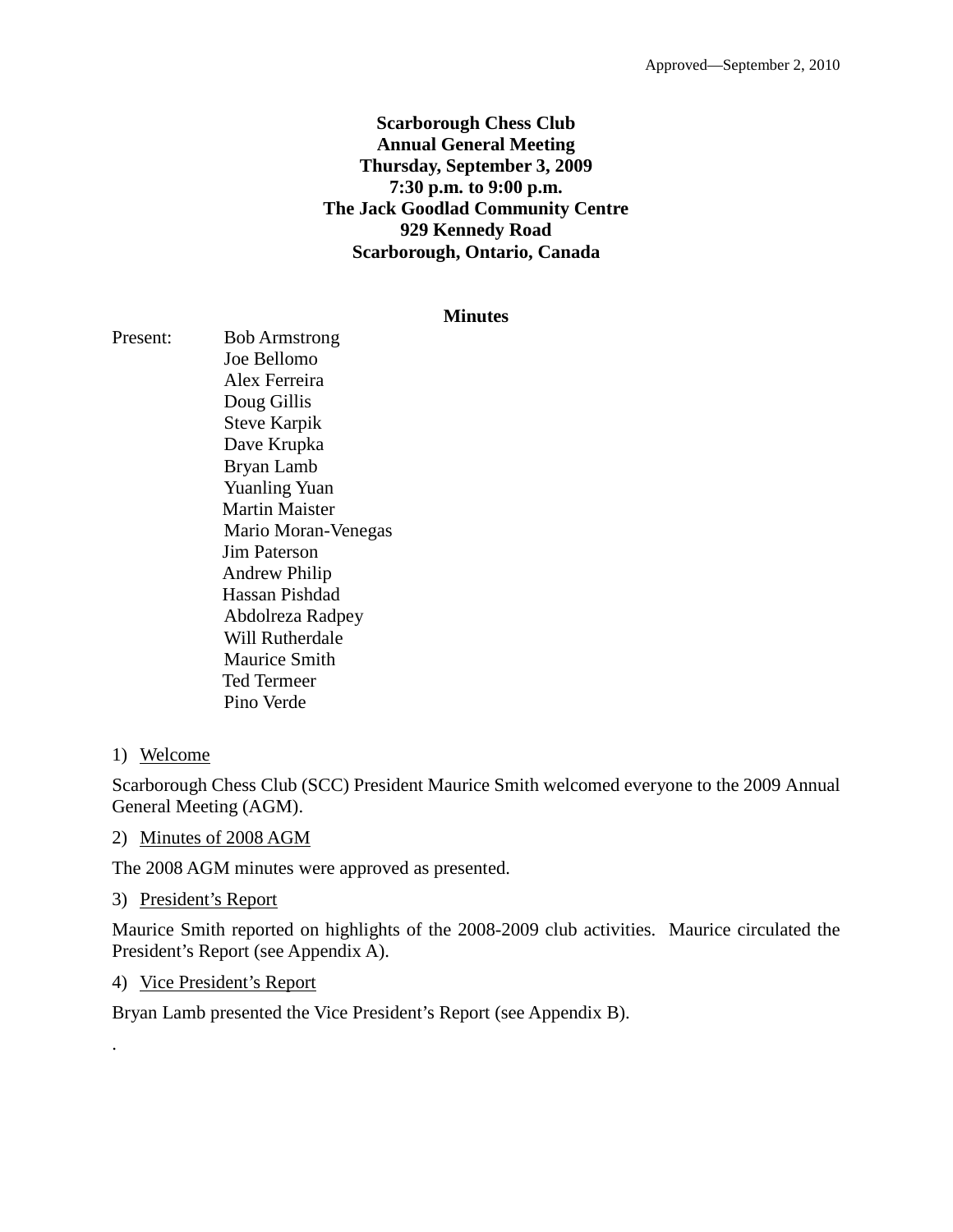## 5) Treasurer's Report

Andrew Philip submitted a Financial Report for 2008-2009 (see Appendix C). There was a recommendation from the Treasurer to hold the membership fees unchanged. Pino Verde suggested that in return for their services, members of the SCC Executive should have their membership fees waived. The current executive unanimously declined Pino's offer.

The Financial Report was accepted as presented.

## 6) Secretary's Report

Steve Karpik presented the Secretary's Report (see Appendix D).

## 7) Officer-at-Large Report

Martin Maister verbally presented the Officer-at-Large's report. Martin remarked that the club is running very smoothly; so smoothly that only one meeting of the Executive was required in the last year.

## 8) Other Business from the Past Year

It was noted that the washrooms still suffer from the smell of urine and the club should ask the Parks, Forestry and Recreation (PF&R) Division of the City of Toronto to add another toilet or extraction fan. Maurice said he would follow up with the City to try to resolve this matter once and for all.

## 9) Elections of Executive Committee Members

a) Election of President

Maurice Smith was acclaimed as President for 2009-2010.

b) Election of Vice President

Bryan Lamb was acclaimed as Vice President for 2009-2010.

c) Election of Treasurer

Andrew Philip was acclaimed as Treasurer for 2009-2010.

d) Election of Secretary

Steve Karpik was acclaimed as Secretary for 2009-2010.

e) Election of Officer-at-Large

Martin Maister was acclaimed as Officer-at-Large for 2009-2010.

#### 10) New Business

a) Scarborough Championship

New rules concerning eligibility for the club championship were proposed. It was proposed that starting with the 2009-2010 chess season, the SCC Club Championship Round Robin is restricted to the top nine rated players plus the winner of the Open Swiss Reserves from the previous year. If the winner of the Open Swiss Reserves from the previous year qualifies by their rating, the tenth spot goes to the second place finisher, and so on. Participants in the Round Robin championship are required to hold at least a six-month club membership at the time of the championship. This proposed policy was voted on and was carried with 15 in favour, 0 against and 3 abstentions.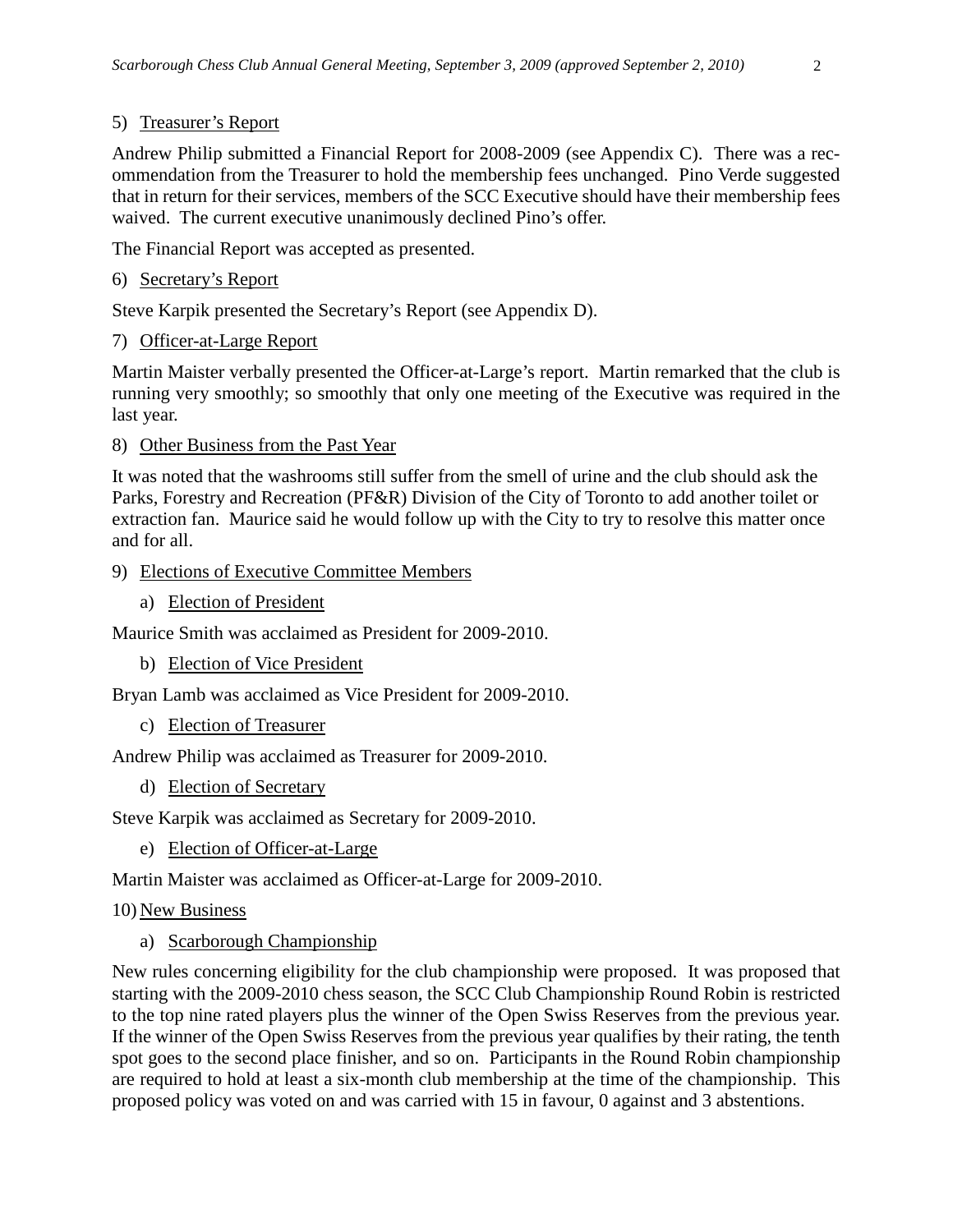## b) Publishing Games

A new policy regarding the publishing of games played at the club was presented. The proposed policy requires:

- All games are to be recorded on carbonless score sheets and each player is responsible for handing in the original copy of their game;
- All games are eligible for inclusion in the SCC game database. There is no guarantee that any game will actually appear there, however. Players cannot veto the inclusion of one of their games in the database;
- Selected games from the database may be analyzed and appear in the club newsletter. However, the publication of games from a tournament will be delayed until the end of the tournament. If both players of a game wish to exclude their game from the newsletter publication, they have that right. A single player on his/her own cannot veto the inclusion of a game in the newsletter.

The proposed policy was voted on and was carried with 16 in favour with 2 abstentions.

c) Alternate Location

It was agreed that the club is close to the capacity of our current location at the Jack Goodlad Community Centre. There are no obvious affordable alternate sites. Requirements for a site are:

- Appropriate tables and chairs:
- Affordable;
- Storage space for chess equipment;
- Good access by public transit;
- Parking; and
- A central Scarborough location that works for our membership that comes from all over the Toronto region.

Maurice is going to continue to investigate other locations.

## d) 50<sup>th</sup> Anniversary Event

The club is planning some sort of chess event to celebrate our  $50<sup>th</sup>$  anniversary. Maurice has suggested the possibility of a one-day active tournament. David Krupka proposed that a knock-out format tournament could be interesting. The Executive will continue to work on putting together an event for the spring of 2010.

e) Link to Library Chess Program

The successful program initiated by Yuanling Yuan was commended by the Executive and membership. To support the Chess in the Library program, the club will place a link to the Chess in the Library web site on the SCC home page.

f) 2010 Club Championship

The Club Championship will be the fourth tournament of the 2009-2010 chess season after the Howard Ridout Memorial Swiss, the Falling Leaves Swiss, and the Jack Frost Swiss.

g) Club Database

William Rutherdale raised the issue that the club database is being distributed in a proprietary format (ChessBase compressed database). William expressed the opinion that the games should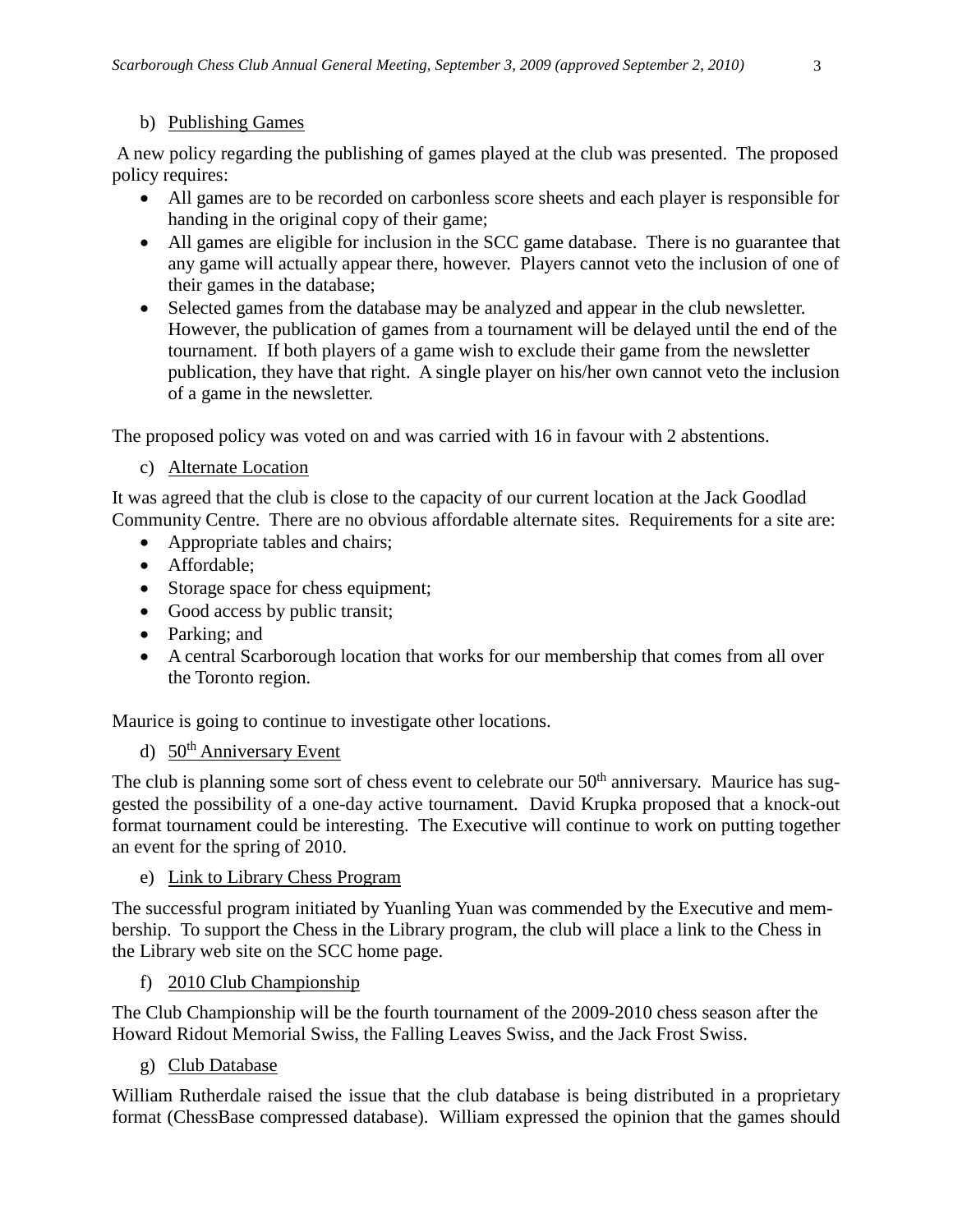be distributed in a more universally-accessible form like PGN. Our database maintainer, Bob Armstrong, said that meeting William's requirement was outside of his technical capabilities. It was decided therefore, to continue maintaining the database in ChessBase format unless another volunteer found a way to convert compressed ChessBase databases into PGN format and was willing to perform the conversion on a continuing basis.

#### 11) Adjournment

The meeting was adjourned. The next AGM is scheduled for the first Thursday in September (Thursday, September 2, 2010).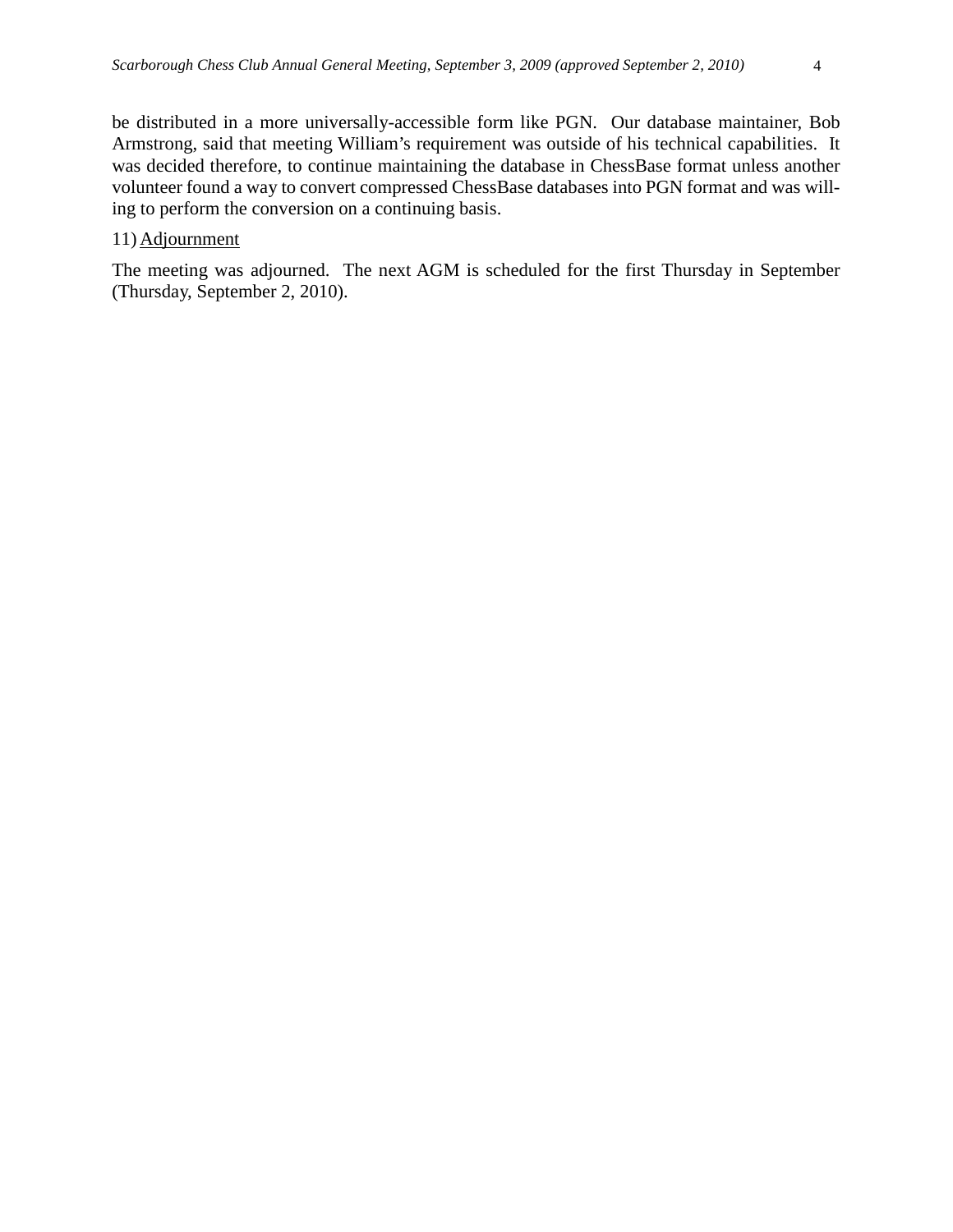#### **Appendix A: Scarborough Chess Club 2008-2009 President's Report**

#### **Submitted by Maurice Smith**

It was a very good year for the Scarborough Chess Club. Our bank balance more than doubled that of the previous year. Also, our membership increased so that we now have over 80 members. Their ages range from 6 years to the 70's. We now have the highest rated female player in Canada, in Yuanling Yuan. Our top players can compete well anywhere. We truly have a great mix of players in our membership.

This year we brought back the Grand Prix, where players get points for performance and attendance combined. The Club will be awarding a total of \$500. in prizes for the Grand Prix winners the first night of the new season.

The year would not have been successful without a strong Executive, and I believe we had one of the best. Our Vice President, Bryan Lamb, now one of the top Tournament Directors in the Country, directed our tournaments smoothly and effortlessly. His past Club experience in all areas helped the Executive to solve any problems that arose.

Our Treasurer, Andrew Philip kept a constant vigilance over our member's dues and therefore was able to keep good control over our revenues. His guidance on all things financial is reflected in the exceptionally good result shown in our financial bottom line.

The Club Secretary, Steve Karpik made all the pairings for the tournaments and handled all the problems that arose from no shows, etc. in an efficient manner. Steve also manages the website, which is a great advertisement for the Club.

The Officer at Large, Martin Maister contributed on all discussions, with his own brand of humor and insight. A club member dating back many years, Martin is a welcome addition to the Executive.

Success itself brings it own problems, such as the gradual lack of space. I have been informed by the City Administration for the Area, that nothing else is available and actually, our space is wanted by at least one other organization. Well, we have Goodlad for the coming year and would probably stay there forever, as long as we pay the rent. However, we will still look around and perhaps, with political help, maybe get a location that has more space.

This coming year is our 50th anniversary, so we would like to celebrate it in a number of ways. We plan to extend memberships by \$50 for tournament winners. A player can only win this once. Also, we are looking into the possibility of having a one-day tournament to celebrate, with a large cake, politicians, media coverage, and past players invited. The Canadian Open may be played in Toronto in 2010, and if so, we will try to sponsor a simul or lecture to keep our name in the news.

So, the last year was a great one. We have a great Club, due to our Members and our Executive. I look forward to having the best year yet with you all.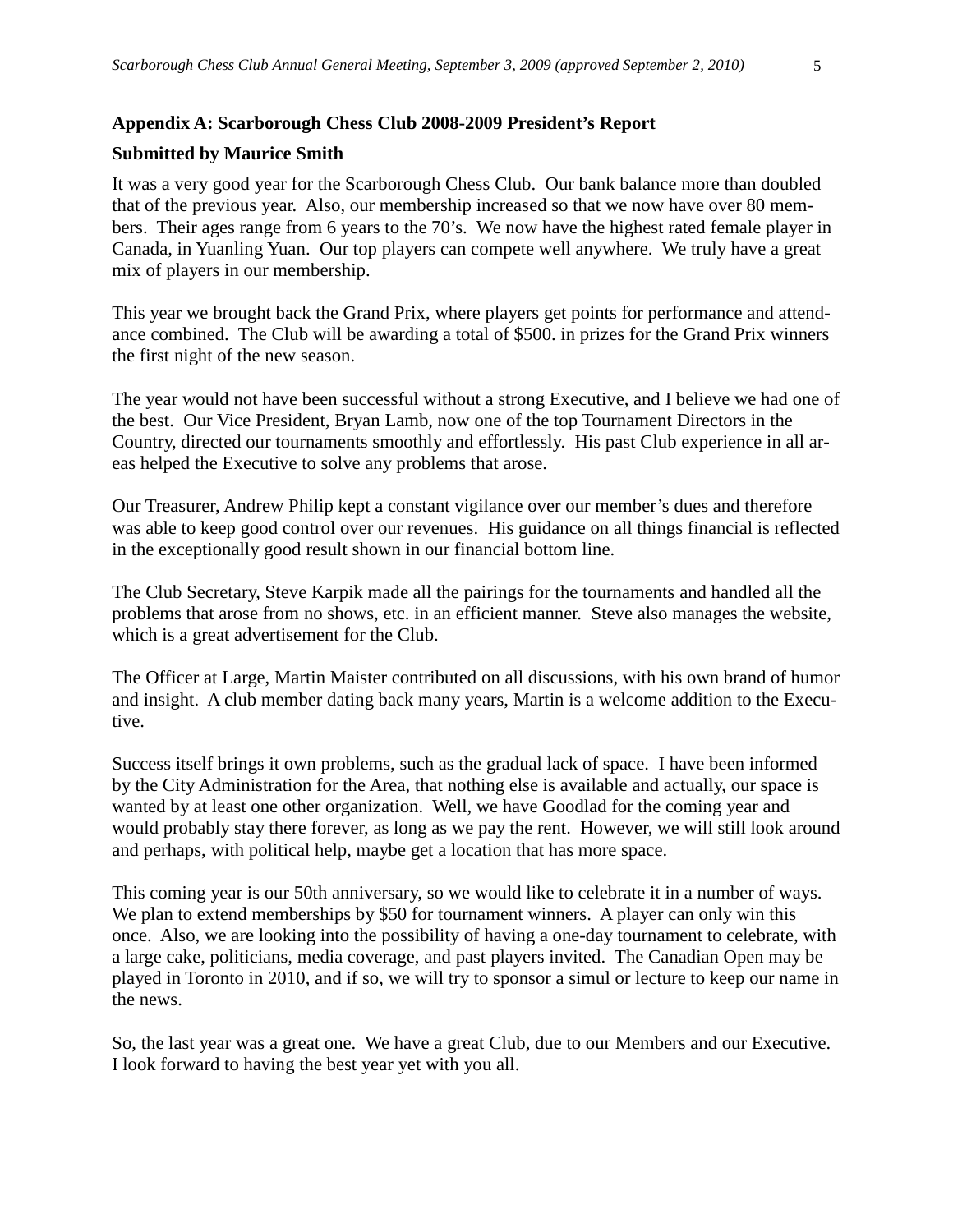#### **Appendix B: Scarborough Chess Club 2008-2009 Vice-President's Report**

#### **Submitted by Bryan Lamb**

Prior to the commencement of the 2008-2009 season, Maurice Smith approached me regarding the SCC Presidency. After nine consecutive years as President, I didn't mind stepping aside and as long as Maurice has been at the club I would always have admitted there was at least one better person for the President's job than me.

Apart from the President – V.P. switch the Executive functioned in a similar way to the previous year with Andrew Philip and Steve Karpik both doing more than competent jobs at their respective posts.

As will be indicated by the Treasurer, our club's financial health has improved substantially however this only means that we are back to where we were more than a decade ago at Wexford Collegiate. We can afford some frills for the club's upcoming 50<sup>th</sup> year but we should not spend extravagantly, as we know from past experience there is no telling when the money in our account is going to become really necessary.

For my part, I attended the club approximately 35 out of the 40 weeks, occasionally taking a week off for family reasons with my two young children. As the main tournament director I insisted that I was available to consult on TD decision making even if I was absent, though no such case has ever arisen.

When I was present at the club I generally stayed until the end of the night and was usually the last one to leave the club premises. I tried to ensure that the club does not violate its 11:00 curfew. Many members have been helpful in putting chairs away at the end of the evening.

Steve Karpik handled the primary duties that related to operating the computer and making the pairings. I gave Steve directions as appropriate regarding how to handle any problems such as repairing players who had missing opponents. Andrew Philip also ran pairings on days that Steve Karpik was absent.

When tournaments were concluded, I sent the results of the tournament to the CFC for rating and handled payments for CFC membership renewals. The club reimbursed me in a timely fashion for these expenses. The physical collection of monies including CFC membership dues and club dues was handled chiefly by Andrew and Maurice.

I ran the club concession stand, which involved purchasing snacks and drinks and collecting monies from their sale. On days that I was absent Steve Karpik handled this duty for me. I remitted \$240.00 to the club at the end of the year from these sales, up from \$200 for the previous year. I believe this increase is consistent with an increased level of membership that the club has experienced. It may not seem like a lot but over the years it adds up.

I handled the responsibility of the newly returned SCC Grand Prix. I developed a method of determining scores which rewards a combination of regular attendance, points scored and performance rating. The goal of this method is to provide all members of the club with a reasonable chance of winning regardless of their playing strength. I believe that the formula I developed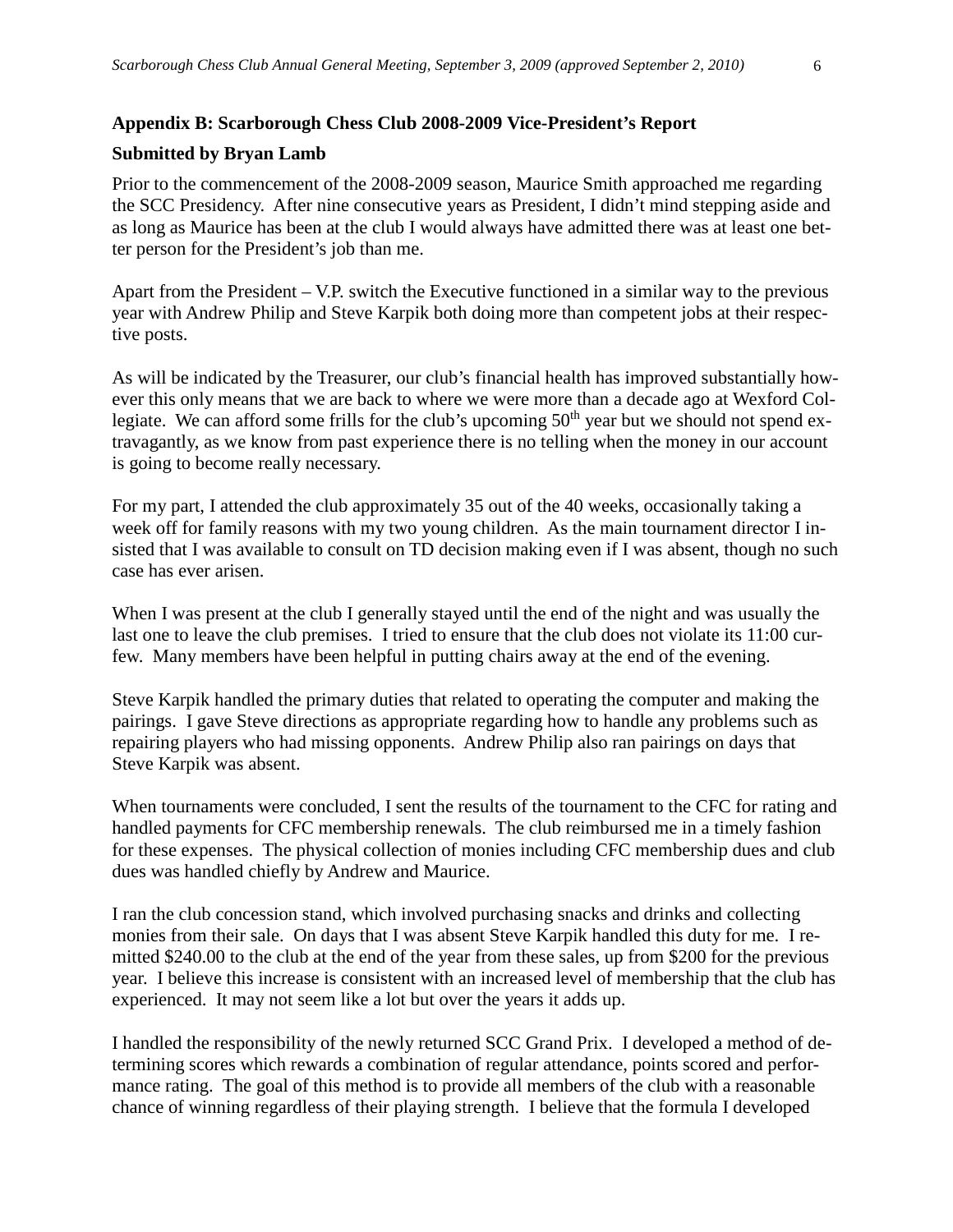culation of grand prix standings in the coming year regardless of whether the club decides to award prizes or not, as I feel that apart from the interest of competition it helps provide other useful statistics on the club's membership which I am prepared to produce a brief report on for next week.

There were a couple of issues that developed during the past year that some members raised concerns about. The executive needs to address these issues appropriately, however bearing in mind not only individual opinions but also that of the general membership, in issues that pertain to the general membership.

Speaking not for myself, the club has experienced and dependable people at its helm and this helps it remain vibrant and growing despite the increasingly cramped quarters. I believe the club does need to try to find some viable but affordable and practical plan to handle the possibility of overflow because we are still facing growth rather than a decline at the moment.

It has been a pleasure serving on the SCC executive with Andrew, Martin, Maurice and Steve and I would be willing to continue in the role of Vice President for the coming year provided that there is no other individual who would like to replace me at this position. It is still my intent to be at the club regularly although I do anticipate the possibility of having family commitments that may take me away to a greater extent this year. I would recommend that the club formally identify a deputy TD who will be charged with adjudication of issues in my absence. Obviously our esteemed President is more than capable of doing this, but I think it would be good to consider giving a responsibility of this nature to someone who may derive more benefit from it, such as Alex Ferreira if he is willing.

To conclude, I would like to extend a thank you to members of the club who have regularly supported GTCL events over the years and in particular this past year in which I have for the first time taken on the responsibility of Directing every major tournament in Toronto during the year, mostly by default. Although it would be amiss not to mention the important contributions of Alex Ferreira and the other SCC members who are also associated with the Hart House Chess Club, and also Randy Moysoski whose continued assistance with maintaining the St. Clement's, the Macedonian Church Hall which has been a mainstay of Toronto Chess for nearly 20 years now.

I look forward to the coming year, as we enter the club's  $50<sup>th</sup>$  year and make preparations for brining the Canadian Open back to Toronto. It should be an exciting year indeed.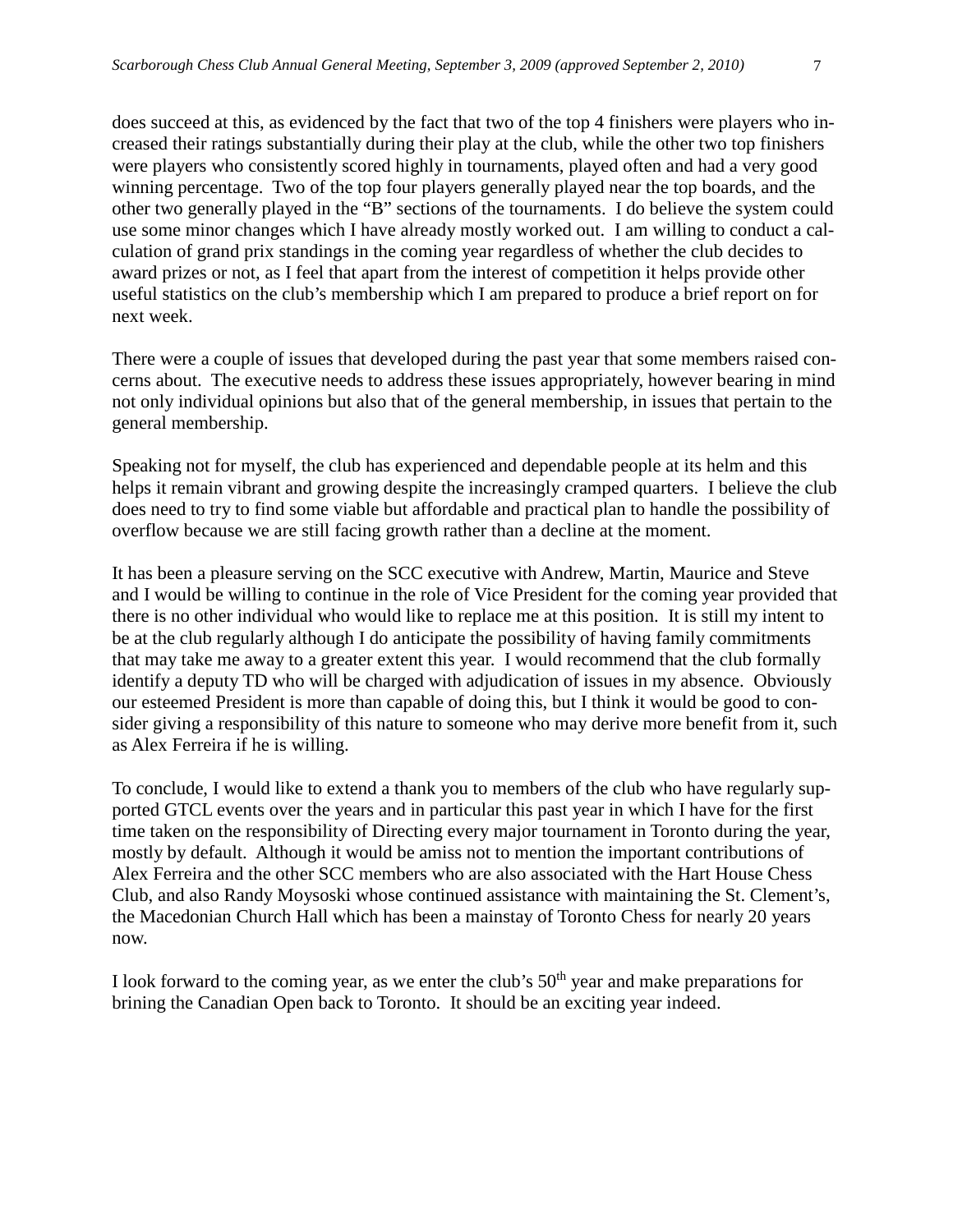# **Appendix C: Scarborough Chess Club 2008-2009 Treasurer's Report Submitted by Andrew Philip**

| <b>Opening Balance at August 31, 2008:</b> |               | \$5,810.19 |
|--------------------------------------------|---------------|------------|
| <b>Revenues:</b>                           |               |            |
| Club Memberships                           | \$8,487.00    |            |
| <b>CFC Dues Collected</b>                  | 1,434.00      |            |
| Coffee & Concession                        | <u>517.35</u> |            |
| <b>Total Revenues</b>                      | \$10,438.35   |            |
| <b>Expenses:</b>                           |               |            |
| Rent<br>\$2,927.40                         |               |            |
| <b>CFC Rating Fees</b>                     | 1,038.00      |            |
| <b>CFC Dues Remitted</b>                   | 1,421.00      |            |
| Website Hosting/Domain Name                | 314.35        |            |
| Coffee Supplies                            | 114.79        |            |
| Trophies<br>146.56                         |               |            |
| <b>Chess Equipment</b>                     | 220.00        |            |
| <b>Grand Prix Prizes</b>                   | 500.00        |            |
| <b>Member Rebates</b>                      | 20.00         |            |
| Miscellaneous Supplies                     | 49.22         |            |
| <b>Bank Fees</b><br>0.00                   |               |            |
| <b>Total Expenses</b>                      | \$6,751.32    |            |
| <b>Net Income:</b>                         | \$3,687.03    |            |
| <b>Closing Balance at August 31, 2009:</b> |               | \$9,497.22 |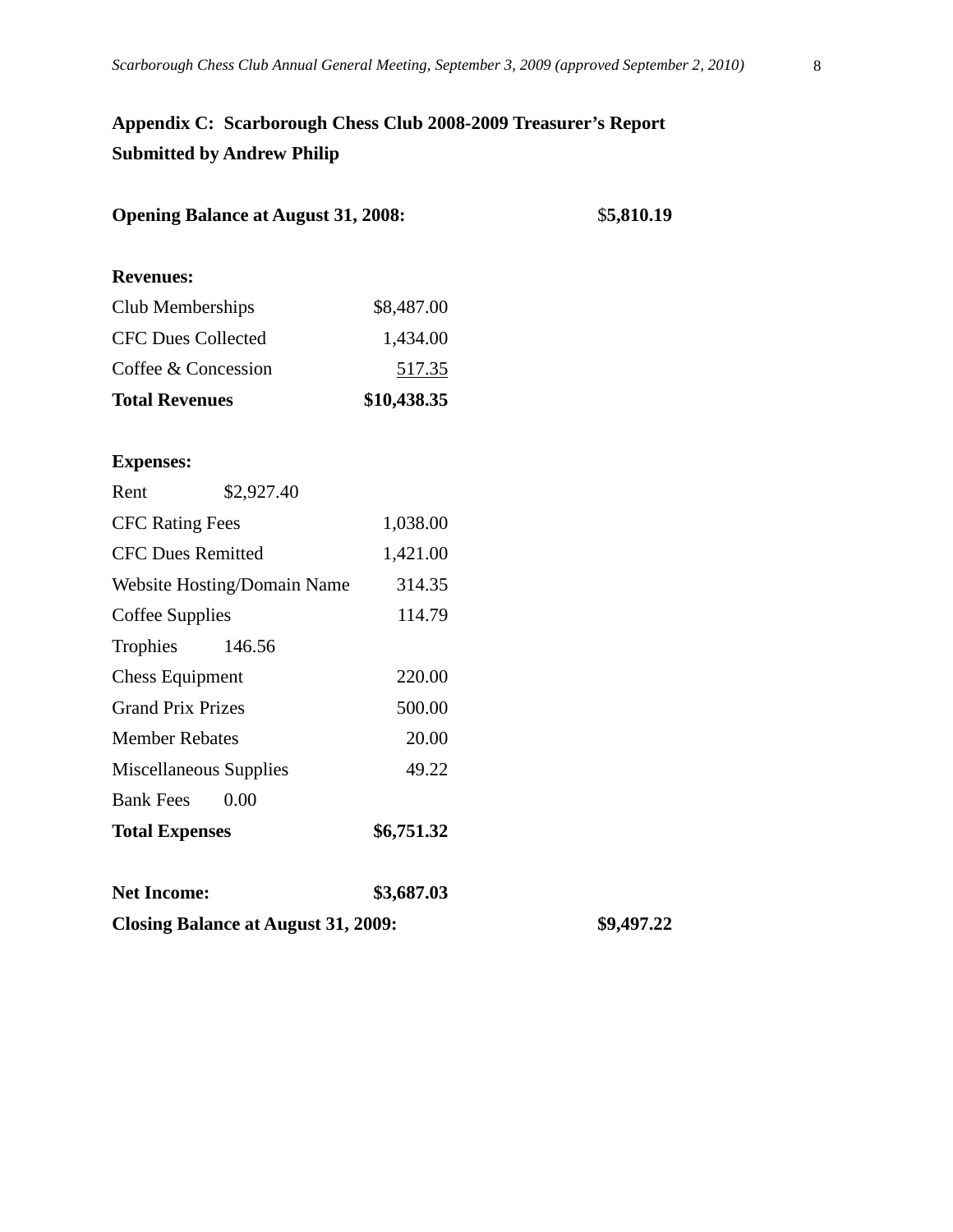#### **Treasurer's Opinion**

The Club is in the strongest financial position in recent memory. This is the third season in a row of continued improved fiscal health for the Club with the 2008/2009 financials being a large step improvement in performance over 2007/2008. Our cash balance is over 60% higher than the previous year.

Significantly increased club membership was the primary contributor to the strong financial performance. Both the Executive and the Membership are to be commended for their continued support of the all-important fee collection process.

This season the Executive introduced a more rigorous process to confirm members CFC dues are not in arrears, and for collection and remittance of CFC dues paid through our Club courtesy program. Given our increase in CFC dues collected over prior seasons, the new procedures seem to have been a success.

For the new season, we will see a minor increase in hall rental costs. No other significant increases in spending are anticipated at this time. I recommend Club Membership dues remain at their current rates for the upcoming season.

Once again, I will reiterate that the key to the Club's well-being is a healthy, active membership. The Executive and Club membership should continue to keep a strong focus on maintaining current membership and recruiting new members to replace those that inevitably drop off.

Regards

Andrew Philip, Treasurer September 3, 2009